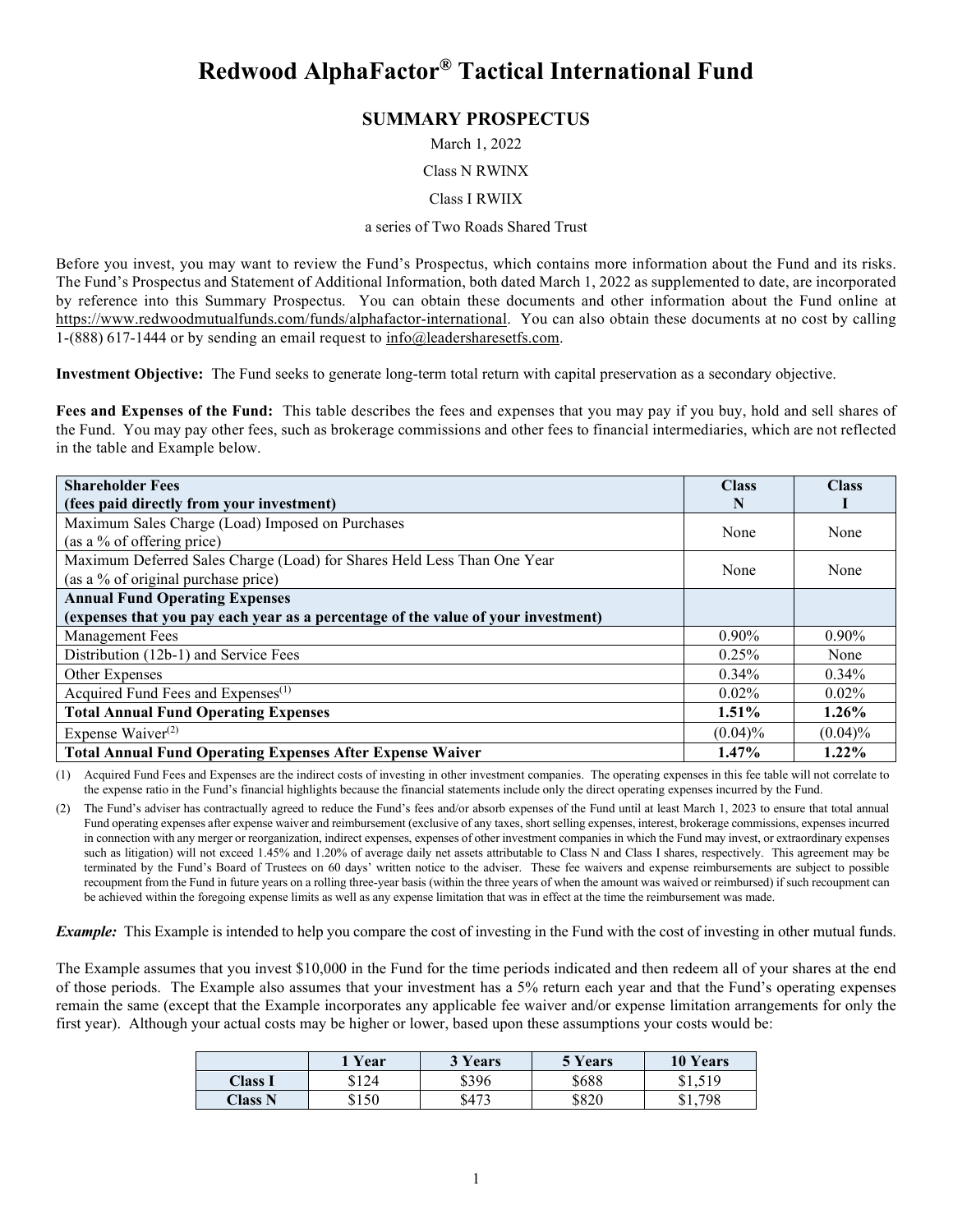**Portfolio Turnover:** The Fund pays transaction costs, such as commissions, when it buys and sells securities (or "turns over" its portfolio). A higher portfolio turnover may indicate higher transaction costs and may result in higher taxes when Fund shares are held in a taxable account. These costs, which are not reflected in annual fund operating expenses or in the Example, affect the Fund's performance. For the fiscal year ended October 31, 2021, the Fund's portfolio turnover rate was 63% of the average value of its portfolio.

**Principal Investment Strategies:** The Fund employs an investment approach designed to track the performance of the Adviser's proprietary index, the Redwood AlphaFactor® Tactical International Index (the "International Index"). The International Index utilizes a quantitative, factor-based, investment methodology focused on large and middle capitalization common stocks of both developed and emerging markets outside of the United States, typically of companies with market capitalizations of greater than \$2 billion. The methodology selects stocks based on a number of characteristics that include, but are not limited to, net share count reduction, free cash flow growth, dividend yield, volatility and debt/asset ratios. The International Index is rebalanced to equal weight on a quarterly basis, and reconstituted on a yearly basis. The Fund will be invested in a diversified portfolio of equity securities of developed international markets and emerging market countries or investments that are economically tied to equity securities (i.e., derivatives) such as American Depositary Receipts (ADRs), equity options, swaps, convertible bonds and warrants. In seeking to track the performance of the International Index, the Fund will typically hold approximately 100 stocks in its portfolio. However, the Fund may be invested in more or less than 100 stocks at any given time and may use other equity linked securities in pursuit of its investment strategies.

The strategy used by the International Index also employs a multi-factor tactical risk management overlay that seeks to identify periods of above-average risk. Under normal market conditions, the Fund will be invested in securities of countries outside of the United States or in investments that are economically tied to such foreign securities. In response to adverse market conditions, the Fund, in tracking the International Index, may be invested for temporary, defensive purposes in money market instruments such as treasury bills, certificates of deposit and commercial paper and other short-term instruments, money market funds, and in short- and intermediate-term U.S. or foreign Treasury bond or bond funds. Such investments can either be direct or through investments in other investment companies, including open-end mutual funds and exchange-traded funds ("ETFs"). The Fund will use Solactive, AG as its index provider.

The Fund uses a "passive" or indexing approach to attempt to approximate the investment performance of the International Index by investing in a portfolio of securities that generally replicates the International Index. The Fund may concentrate its investments in a particular country, region, industry or group of industries to the extent that the International Index concentrates in a country, region, industry or group of industries.

The Fund may engage in active and frequent trading.

**Principal Investment Risks: As with all mutual funds, there is the risk that you could lose money through your investment in the Fund. An investment in the Fund is not guaranteed to achieve its investment objective; is not a deposit with a bank; is not insured, endorsed or guaranteed by the Federal Deposit Insurance Corporation or any other government agency; and is subject to investment risks. The value of your investment in the Fund, as well as the amount of return you receive on your investment, may fluctuate significantly. You may lose part or all of your investment in the Fund or your investment may not perform as well as other similar investments. The Fund is not intended to be a complete investment program but rather one component of a diversified investment portfolio. Many factors affect the Fund's net asset value and performance. Each risk summarized below is a principal risk of investing in the Fund and different risks may be more significant at different times depending upon market conditions or other factors.**

## **The Fund may be subject to the risks described below through its own direct investments and indirectly through investments in underlying funds**

- *Index Tracking Error Risk.* As with all index funds, the performance of the Fund and its Index may differ from each other for a variety of reasons. For example, the Fund incurs operating expenses and portfolio transaction costs not incurred by the Index. In addition, the Fund may not be fully invested in the securities of the Index at all times, may deviate from the relative weightings of the Index or may hold securities not included in the Index. Tracking error risk may be heightened during times of market volatility or other unusual market conditions.
- *Rules Based Strategy Risk.* A rules-based investment strategy may not be successful on an ongoing basis or could contain unknown errors. In addition, the data used may be inaccurate or the computer programming used to create a rules-based investment strategy might contain one or more errors. Moreover, during periods of increased volatility or changing market conditions the commonality of portfolio holdings and similarities between strategies of rules-based managers may amplify losses.
- *Foreign (Non-U.S.) Investment Risk.* Foreign (non-U.S.) securities present greater investment risks than investing in the securities of U.S. issuers and may experience more rapid and extreme changes in value than the securities of U.S. companies, due to less information about foreign companies in the form of reports and ratings than about U.S. issuers; different accounting, auditing and financial reporting requirements; smaller markets; nationalization; expropriation or confiscatory taxation; currency blockage; or political changes or diplomatic developments. Foreign securities may also be less liquid and more difficult to value than securities of U.S. issuers.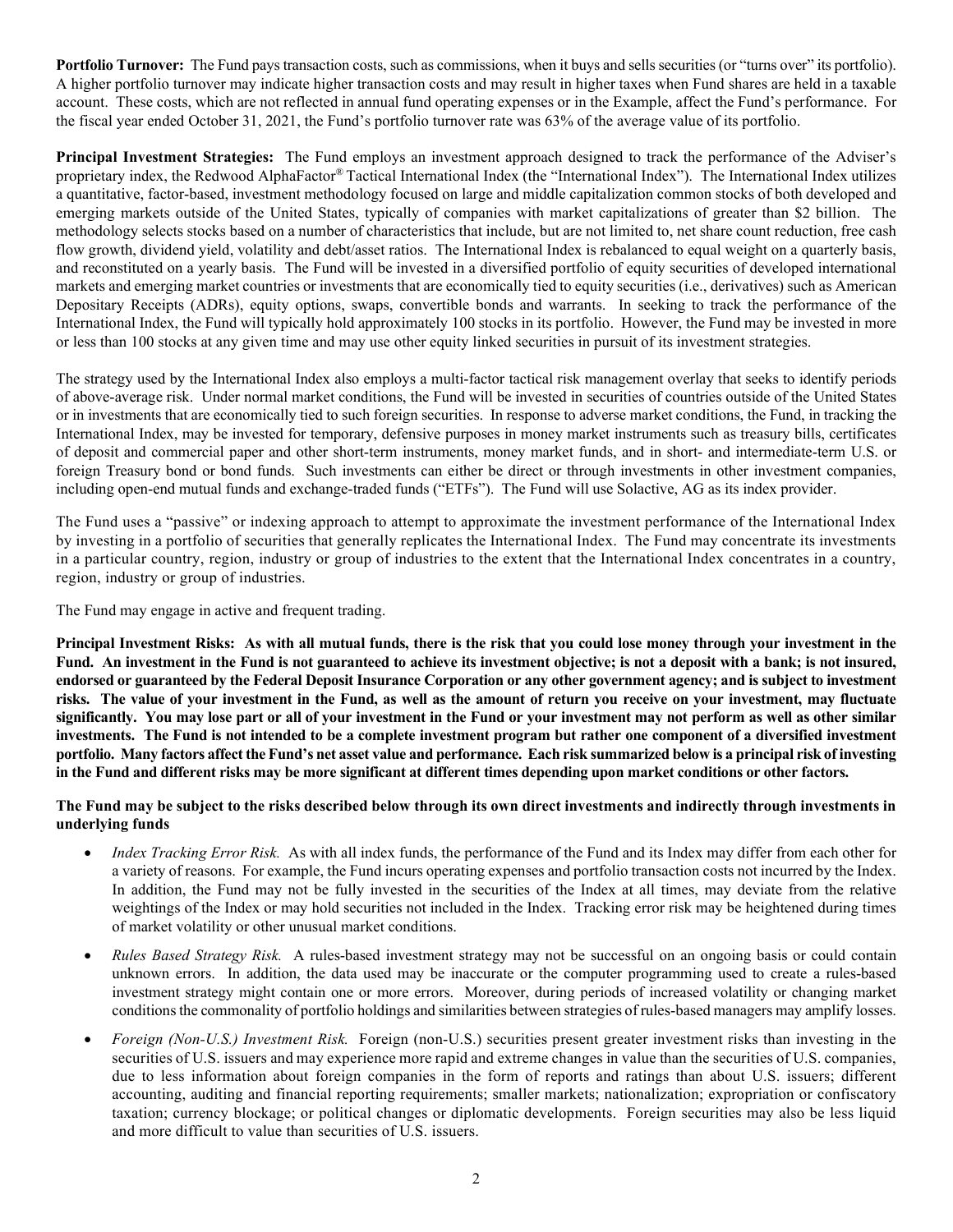- *Market Events Risk.* There has been increased volatility, depressed valuations, decreased liquidity and heightened uncertainty in the financial markets during the past several years, including what was experienced in 2020. These conditions may continue, recur, worsen or spread. The U.S. government and the Federal Reserve, as well as certain foreign governments and central banks, have taken steps to support financial markets, including by keeping interest rates at historically low levels. This and other government intervention may not work as intended, particularly if the efforts are perceived by investors as being unlikely to achieve the desired results. The U.S. government and the Federal Reserve may reduce market support activities. Such reduction, including interest rate increases, could negatively affect financial markets generally, increase market volatility and reduce the value and liquidity of securities in which the Fund invests. Policy and legislative changes in the United States and in other countries may also continue to contribute to decreased liquidity and increased volatility in the financial markets. The impact of these changes on the markets, and the practical implications for market participants, may not be fully known for some time.
- *Market Risk.* Overall market risk may affect the value of individual instruments in which the Fund invests. The Fund is subject to the risk that the securities markets will move down, sometimes rapidly and unpredictably, based on overall economic conditions and other factors, which may negatively affect the Fund's performance. Factors such as domestic and foreign (non-U.S.) economic growth and market conditions, real or perceived adverse economic or political conditions, inflation, changes in interest rate levels, lack of liquidity in the bond or other markets, volatility in the equities markets, or adverse investor sentiment and political events affect the securities markets. U.S. and foreign stock markets have experienced periods of substantial price volatility in the past and may do so again in the future. Securities markets also may experience long periods of decline in value. When the value of the Fund's investments goes down, your investment in the Fund decreases in value and you could lose money.

Local, state, regional, national or global events such as war, acts of terrorism, the spread of infectious illness or other public health issues, recessions, or other events could have a significant impact on the Fund and its investments and could result in decreases to the Fund's net asset value. Political, geopolitical, natural and other events, including war, terrorism, trade disputes, government shutdowns, market closures, natural and environmental disasters, epidemics, pandemics and other public health crises and related events and governments' reactions to such events have led, and in the future may lead, to economic uncertainty, decreased economic activity, increased market volatility and other disruptive effects on U.S. and global economies and markets. Such events may have significant adverse direct or indirect effects on the Fund and its investments. For example, a widespread health crisis such as a global pandemic could cause substantial market volatility, exchange trading suspensions and closures, impact the ability to complete redemptions, and affect Fund performance. A health crisis may exacerbate other pre-existing political, social and economic risks. In addition, the increasing interconnectedness of markets around the world may result in many markets being affected by events or conditions in a single country or region or events affecting a single or small number of issuers.

- *Management Risk.* The Fund's investment strategies may not result in an increase in the value of your investment or in overall performance equal to other similar investment vehicles having similar investment strategies. Management risk includes the risk that the quantitative model used by the Adviser may not perform as expected, particularly in volatile markets. In addition, the Fund's tactical asset allocation strategy may be unsuccessful and may cause the Fund to miss attractive investment opportunities while in a defensive position.
- *Active Trading Risk.* A higher portfolio turnover due to active and frequent trading will result in higher transaction and brokerage costs that may result in lower investment returns.
- *Equity Risk.* Equity securities are susceptible to general market fluctuations, volatile increases and decreases in value as market confidence in and perceptions of their issuers change and unexpected trading activity among retail investors. Factors that may influence the price of equity securities include developments affecting a specific company or industry, or changing economic, political or market conditions.
- *Passive Investment Risk.* The Fund is managed with a passive investment strategy, attempting to track the International Index. As a result, the Fund expects to hold constituent securities of the International Index regardless of their current or projected performance, though the Fund may adopt a temporary defensive position in response to adverse market, economic, political or other conditions. Maintaining investments in securities regardless of market conditions or the performance of individual securities could cause the Fund's return to be lower than if the Fund employed an active strategy. The composition of an emerging market index generally will not weigh individual securities by investor protection considerations. Therefore, to the extent the Fund tracks an emerging market index, it could invest in companies that lack transparency and other investor protections. In addition, the Fund's return may not match or achieve a high degree of correlation with the return of the International Index due to operating expenses, transaction costs, and cash flows.
- *Quantitative Investing Risk.* The value of securities or other investments selected using quantitative analysis can perform differently from the market as a whole or from their expected performance. This may be as a result of the factors used in building the multifactor quantitative model, the weights placed on each factor, the accuracy of historical data supplied by third parties, and changing sources of market returns.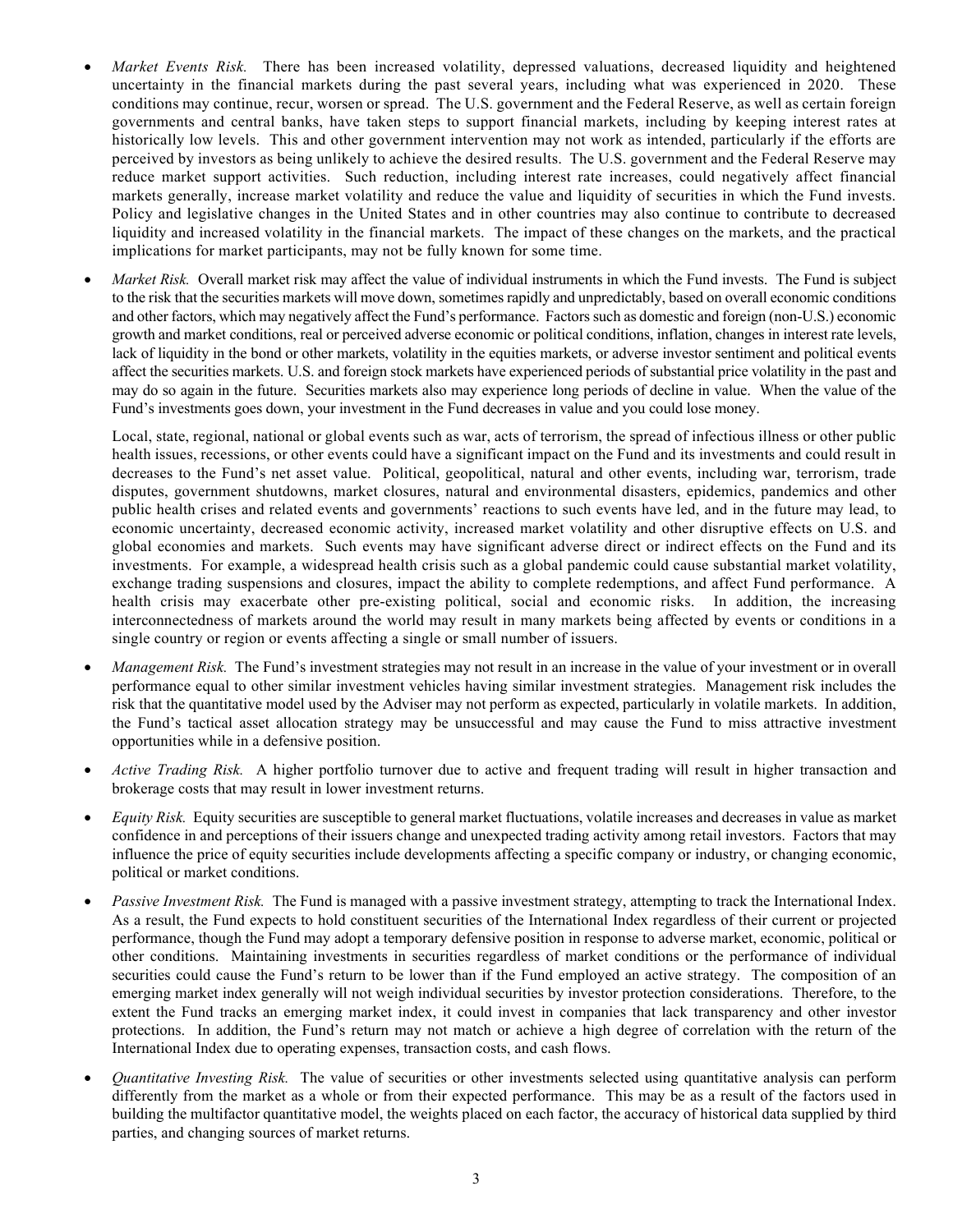- *Cash Positions Risk.* The Fund may hold a significant position in cash and/or cash equivalent securities. When the Fund's investment in cash or cash equivalent securities increases, the Fund may not participate in market advances or declines to the same extent that it would if the Fund were more fully invested.
- *Market Capitalization Risk.* The Fund's anticipated weighting towards larger-sized companies subjects the Fund to the risk that larger companies may not be able to attain the high growth rates of successful smaller companies, especially during strong economic periods, and that they may be less capable of responding quickly to competitive challenges and industry changes. Because the Fund may invest in companies of any size, its share price could be more volatile than a Fund that invests only in large companies. Small and medium–sized companies typically have less experienced management, narrower product lines, more limited financial resources, and less publicly available information than larger companies.
- *American Depositary Receipts Risk.* ADRs may involve many of the same risks as direct investments in foreign securities, including currency exchange fluctuations, less liquidity and more volatility, governmental regulations, and the potential for political and economic instability.
- *Cybersecurity Risk.* There is risk to the Fund of an unauthorized breach and access to fund assets, customer data (including private shareholder information), or proprietary information, or the risk of an incident occurring that causes the Fund, the investment adviser, custodian, transfer agent, distributor and other Service Providers and financial intermediaries ("Service Providers") to suffer data breaches, data corruption or lose operational functionality. Successful cyber-attacks or other cyberfailures or events affecting the Fund or its Service Providers may adversely impact the Fund or its shareholders.
- *Derivatives Risk.* The derivative instruments in which the Fund may invest in order to better track the Index may be more volatile than other instruments and may be subject to unanticipated market movements, which are potentially unlimited. The risks associated with investments in derivatives also include liquidity, interest rate, market, credit and management risks, mispricing or improper valuation. Changes in the market value of a derivative may not correlate perfectly with the underlying asset, rate or index, and the Fund could lose more than the principal amount invested. In addition, if a derivative is being used for hedging purposes there can be no assurance given that each derivative position will achieve a perfect correlation with the security or currency against which it is being hedged, or that a particular derivative position will be available when sought by the portfolio manager.
- *Emerging Markets Risk.* Investing in emerging markets involves not only the risks described herein with respect to investing in foreign securities, but also other risks, including exposure to economic structures that are generally less diverse and mature, and to political systems that can be expected to have less stability than those of developed countries. The typically small size of the markets may also result in a lack of liquidity and in price volatility of these securities. Emerging markets are riskier than more developed markets because they tend to develop unevenly and may never fully develop. Investments in emerging markets may be considered speculative. Investments in emerging markets may be considered speculative and share the risks of foreign developed markets but to a greater extent. Emerging markets are more likely to experience hyperinflation and currency devaluations, which adversely affect returns to U.S. investors. In addition, many emerging financial markets have far lower trading volumes and less liquidity than developed markets, which may result in increased price volatility of emerging market investments. The legal remedies for investors in emerging markets may be more limited than the remedies available in the U.S., and the ability of U.S. authorities (e.g., SEC and the U.S. Department of Justice) to bring actions against bad actors may be limited.
- *Gap Risk.* The Fund is subject to the risk that a stock price or derivative value will change dramatically from one level to another with no trading in between and/or before the Fund can exit the investment. Usually such movements occur when there are adverse news announcements, which can cause a stock price or derivative value to drop substantially from the previous day's closing price. Trading halts may lead to gap risk.
- *Geographic and Sector Risk.* The risk that if the Fund invests a significant portion of its total assets in certain issuers within the same geographic region or economic sector, an adverse economic, business or political development or natural or other event, including war, terrorism, natural and environmental disasters, epidemics, pandemics and other public health crises, affecting that region or sector may affect the value of the Fund's investments more than if the Fund's investments were not so concentrated.
- *Investment Companies and ETFs Risk.* When the Fund invests in other investment companies, including ETFs, it will bear additional expenses based on its pro rata share of the other investment company's or ETF's operating expenses, including the potential duplication of management fees. The risk of owning an investment company or ETF generally reflects the risks of owning the underlying investments the investment company or ETF holds. The Fund also will incur brokerage costs when it purchases and sells ETFs.
- *Liquidity Risk.* Liquidity risk exists when particular investments of the Fund would be difficult to purchase or sell, possibly preventing the Fund from selling such illiquid securities at an advantageous time or price, or possibly requiring the Fund to dispose of other investments at unfavorable times or prices in order to satisfy its obligations. In the past, in stressed markets, certain types of securities suffered periods of illiquidity if disfavored by the market. These risks may increase during periods of market turmoil, such as that experienced in 2020 with COVID-19, and could have a negative effect on the Fund's performance.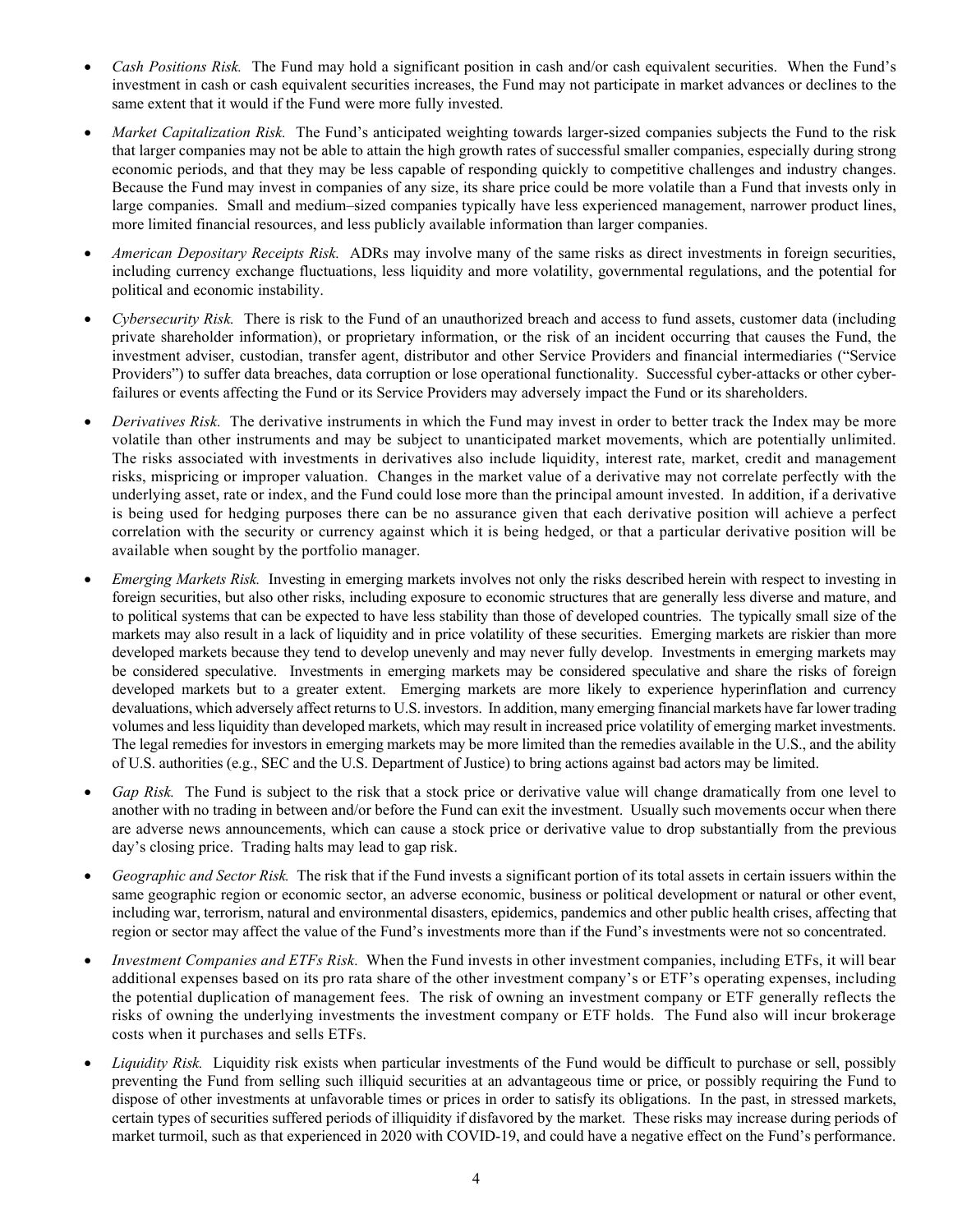- *Money Market Instrument Risk.* The value of money market instruments may be affected by changing interest rates and by changes in the credit ratings of the investments. An investment in a money market fund is not insured or guaranteed by the FDIC or any other government agency. It is possible to lose money by investing in a money market fund. Recently, the SEC proposed amendments to money market fund rules that are intended to address potential systemic risks associated with money market funds and to improve transparency for money market fund investors. The money market fund reforms may impact the structure, operations and return potential of the money market funds in which the Fund invests.
- *Portfolio Turnover Risk.* The Fund may experience high portfolio turnover, including investments made on a shorter-term basis, which may lead to increased Fund expenses that may result in lower investment returns. High portfolio turnover may also result in higher short-term capital gains taxable to shareholders.
- *U.S. Government Securities Risk.* The U.S. government is not obligated to provide financial support to its agencies, instrumentalities or sponsored enterprises if it is not obligated to do so by law. Certain U.S. government securities purchased by the Fund may not be backed by the full faith and credit of the United States. It is possible that the issuers of such securities will not have the funds to meet their payment obligations in the future.
- *Valuation Risk.* The sale price that the Fund could receive for a portfolio security may differ from the Fund's valuation of the security, particularly for securities that trade in low volume or volatile markets or that are valued using a fair value methodology. In addition, the value of the securities in the Fund's portfolio may change on days when shareholders will not be able to purchase or sell the Fund's shares.
- *Volatility Risk*. The Fund investments may appreciate or decrease significantly in value over short periods of time. The value of an investment in the Fund's portfolio may fluctuate due to events or factors that affect industries, sectors or markets generally or that affect a particular investment, industry or sector. The value of an investment in the Fund's portfolio may also be more volatile than the market as a whole. This volatility may affect the Fund's net asset value per share, including by causing it to experience significant increases or declines in value over short periods of time. Events or financial circumstances affecting individual investments, industries or sectors may increase the volatility of the Fund.

**Performance:** The bar chart and performance table below show the variability of the Fund's returns, which is some indication of the risks of investing in the Fund. The bar chart shows performance of the Fund's Class I shares for each calendar year since the Fund's inception. Class N shares, which are not presented in the bar chart, would have similar annual returns to Class I shares because the Classes are invested in the same portfolio of securities and would differ only to the extent that the Classes do not have the same expenses. The performance table compares the performance of the Fund over time to the performance of a broad-based market index. You should be aware the Fund's past performance (before and after taxes) may not be an indication of how the Fund will perform in the future. Updated performance information is available at no cost by visiting [www.redwoodmutualfund.com](http://www.redwoodmutualfund.com/) or by calling 1-855-RED-FUND (733-3863).



### **Performance Bar Chart For Calendar Year Ended December 31st:**